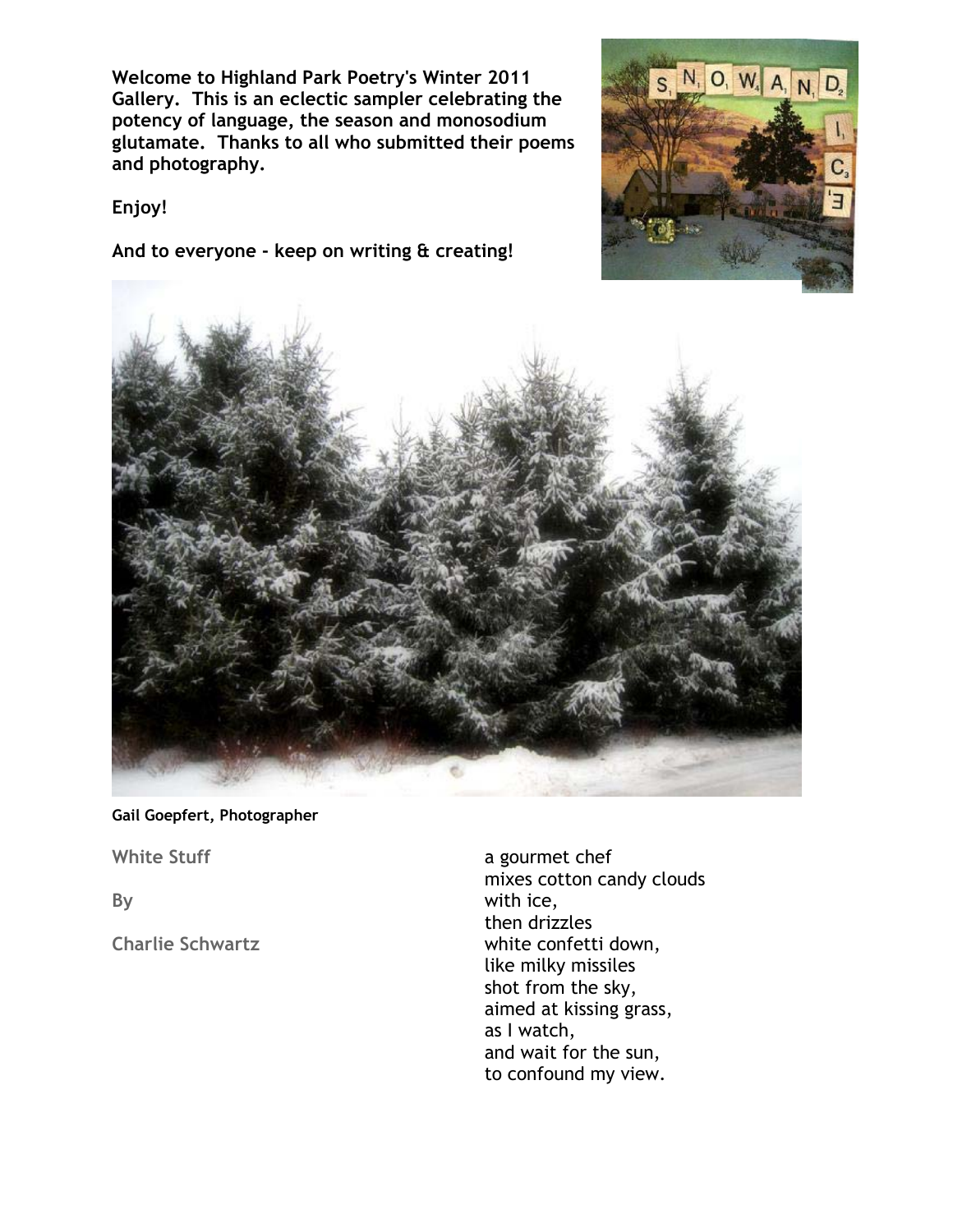

in pursuit of union? What suitors amuse them, what

of avenues tilt & confuse them as pleasure, that pinball,

goes bouncing off light posts & lands in a pothole, only to pop up & roll in the gutter? What footloose new

freedoms allow them to plow through all stop signs, careening at corners, hell-bent for the road to blaze straight?

It's 10 p.m. in the boonies. My children, I'm thinking you're thinking your children are waiting

for you to conceive them while you're in a snarl with my sons-in-law-to-be who want also to be

amazing explorers beguiled by these reckless night rides that may God willing give way to ten thousand good mornings!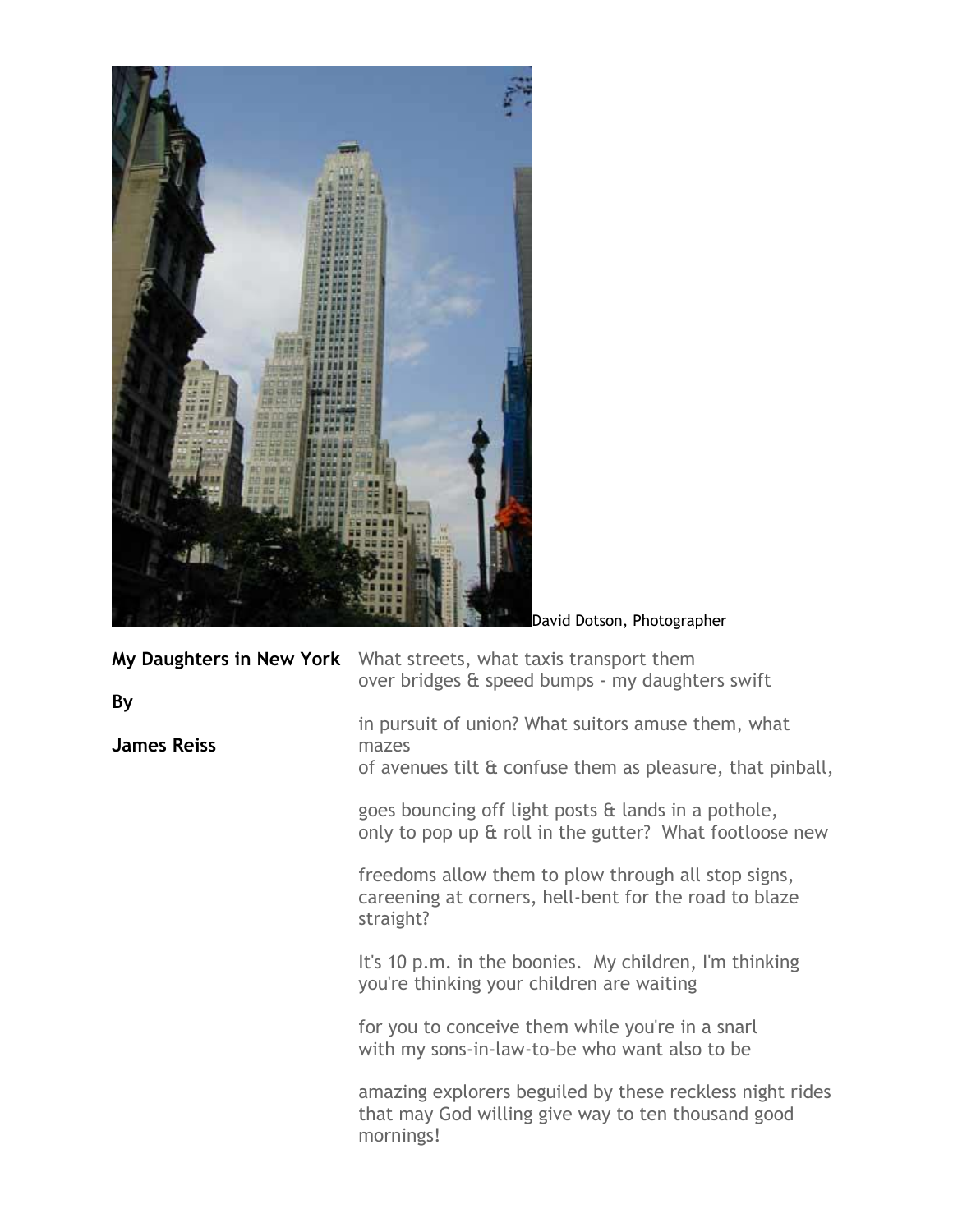Nancy Gutrich, photographer

**Squinting**

**Herb Berman**

**By** 



**Once** light danced by; now it seeps through bare branches



I think I'll rest till the equinox calls me out to play, reassures me, tempers my longing. I can't forget that sunlight burns, that once I'd squint and duck under the sycamore.

Now is the blessing of shadows and early night; somewhere there must be a cave where the ashes of yearning and ancient bones still burn.

When idols assume their proper place and the sun decides to rise perhaps the ice will melt and the planet resume its orbit.

Soon I may open my eyes, but now I rest declining to brave the night.

Till certain of my place I squint.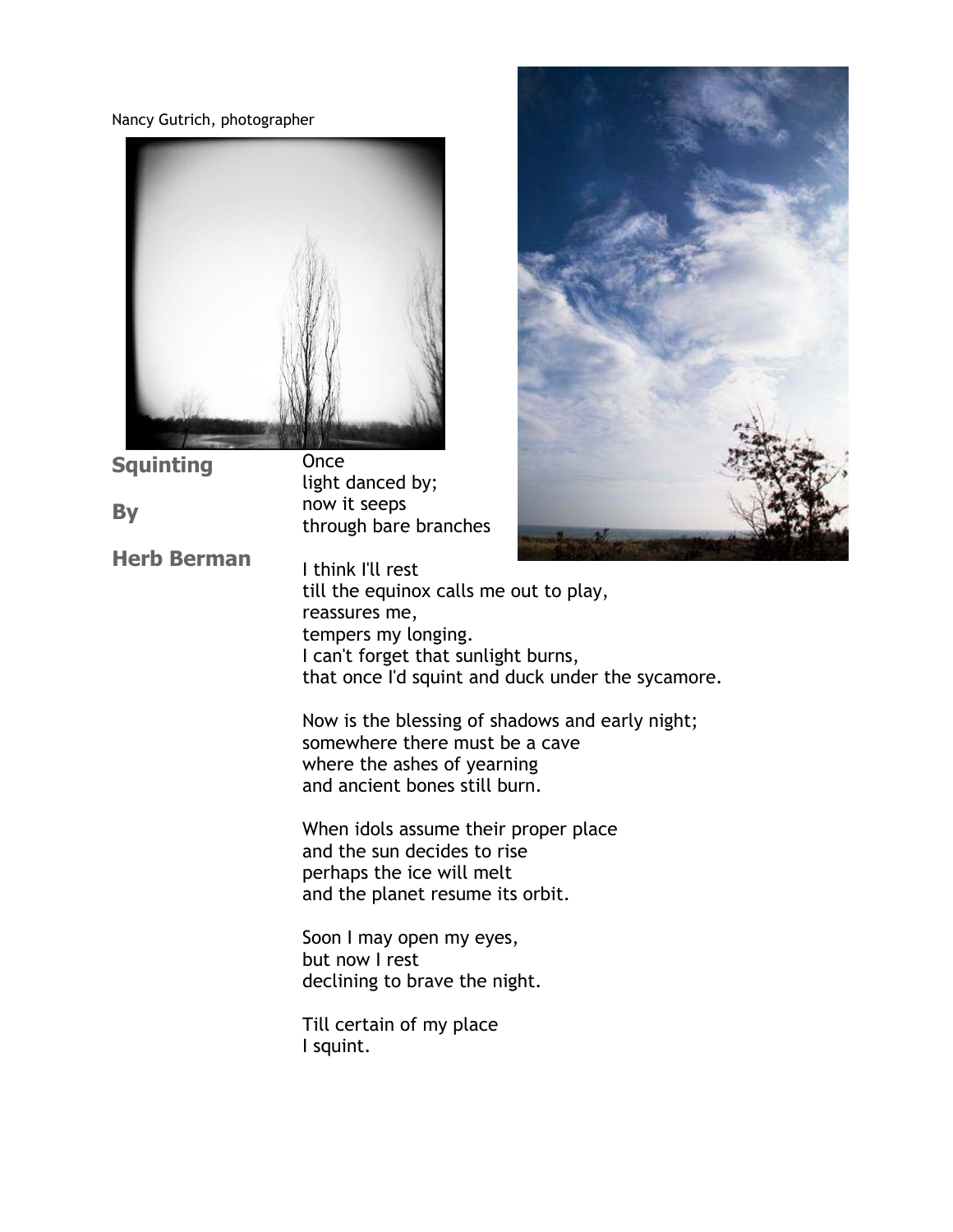**Assisted Living By Carol L. Gloor** Tonight I imagine my father sitting in the lounge chair so patched it's more tape than vinyl, leaking gently through his Depends into the pants he's been wearing for two weeks, into the faded afghan my mother crocheted six years ago, just before she died.

> He scratches his right leg, shrunken from old polio, the radiator clanks to life, heating the urine laden air. Pictures of me at sixteen and of his grandchildren who never visit hang crooked on the wall, the cellophane tape brown and wrinkled.

The phone rings and rings. He could try and maybe fall, like last week. Once there were words, fights, rare laughter, between us, an occasional shared whiskey, over ice.

He showed me the stars through his telescope when I was ten. Now I'm calling, flailing in electric darkness. After twenty-five rings I give up.



Nancy Gutrich, photographer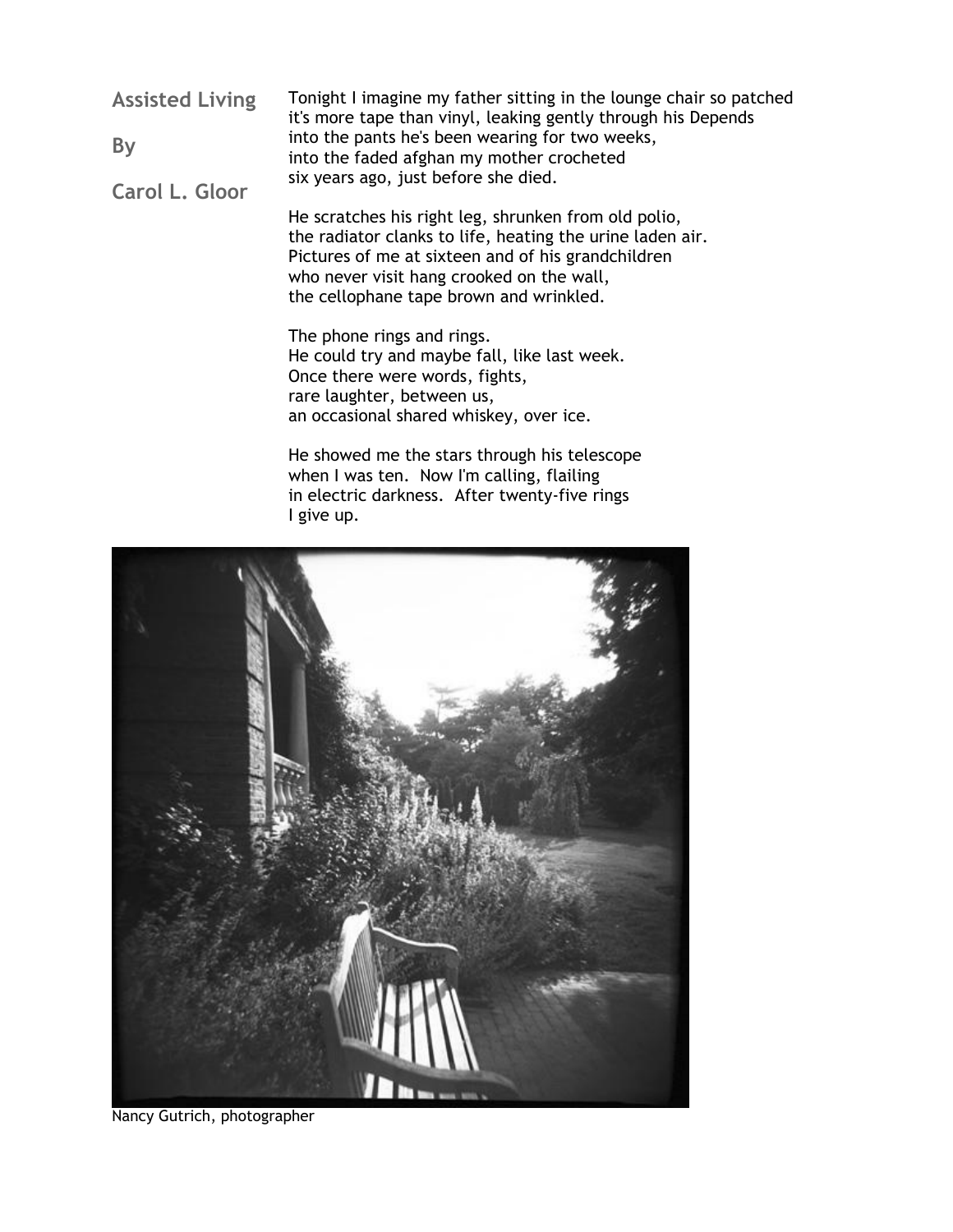| <b>MSG</b>            | Chinese food is the last option                                  |
|-----------------------|------------------------------------------------------------------|
|                       | I always but Chinese food when I want to eat more Chinese food.  |
| By                    | MSG is not Madison Square Garden.                                |
|                       | I am not sure what MSG is                                        |
| <b>Jason Shimberg</b> | I think it keeps me empty, desiring more food                    |
|                       | I open my fortune cookie, but I never eat the cookie             |
|                       | I just read the fortune, to get a glimpse into the future.       |
|                       | It's my superstition                                             |
|                       | Which does not substitute                                        |
|                       | For spirituality                                                 |
|                       | Fortune cookie reads: "You will live a long time. Long enough to |
|                       | open many, many fortune cookies."                                |
|                       | So I scotch tape this fortune to my kitchen table.               |

It really helps me mentally deal with my high blood pressure whenever I eat Chinese food.



Jason Shimberg, Photographer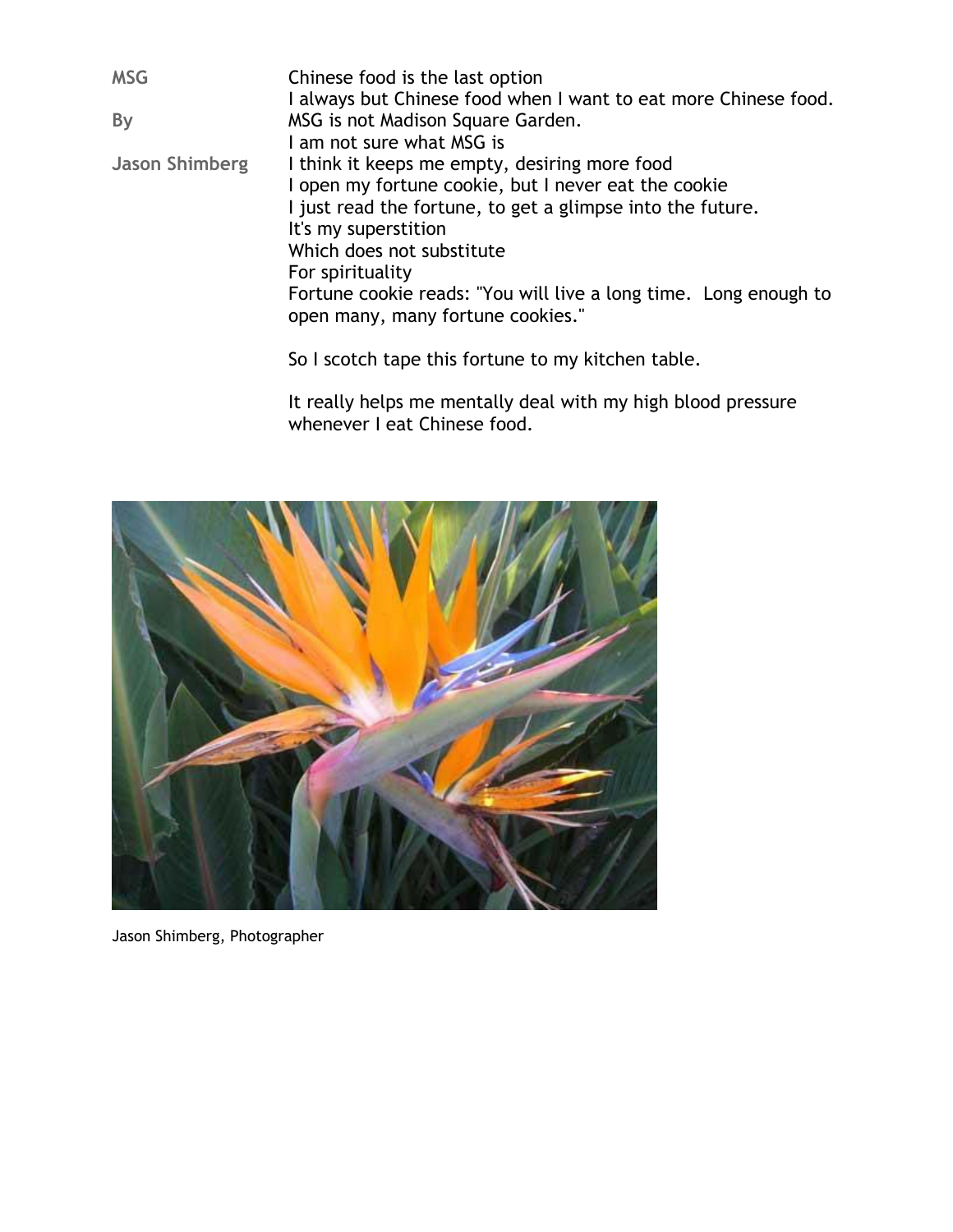**North By the River** 

**By** 

**Robert Klein Engler**

*To read more of Robert's writing, you may purchase his books of poetry from www.lulu.com.* 

We walk down Michigan Avenue on a December night -- slow shoppers huddled arm in arm below the midnight blue in bundled coats and scarves of breath.

The Wrigley Building lights shoot thick beams of gloss across the river, they glaze with frost a wall of brick- the bridge wavers with traffic.

A soft snow falls to the collected light as couples stroll by windows, stop, point out a sparkling of foil, then look up to the snow as it bows

from darkness into light, white dots descending, as if the world were not right side up, but these notes were pulled from a dark well by the draw of light;

as if these flakes were letters of a poem assembling negative upon a page, or cotton coming down to mend a blanket for the night, making our age

forget its business, its separation, the Siberian expanse of avenues, this snow, frozen ration from the River Lethe, falling on the city like dust

upon a memory, syllables of snow sifted from the sky, that warrant messengers from white to indigo- a new world tender with the old.

William Hicks, Photographer

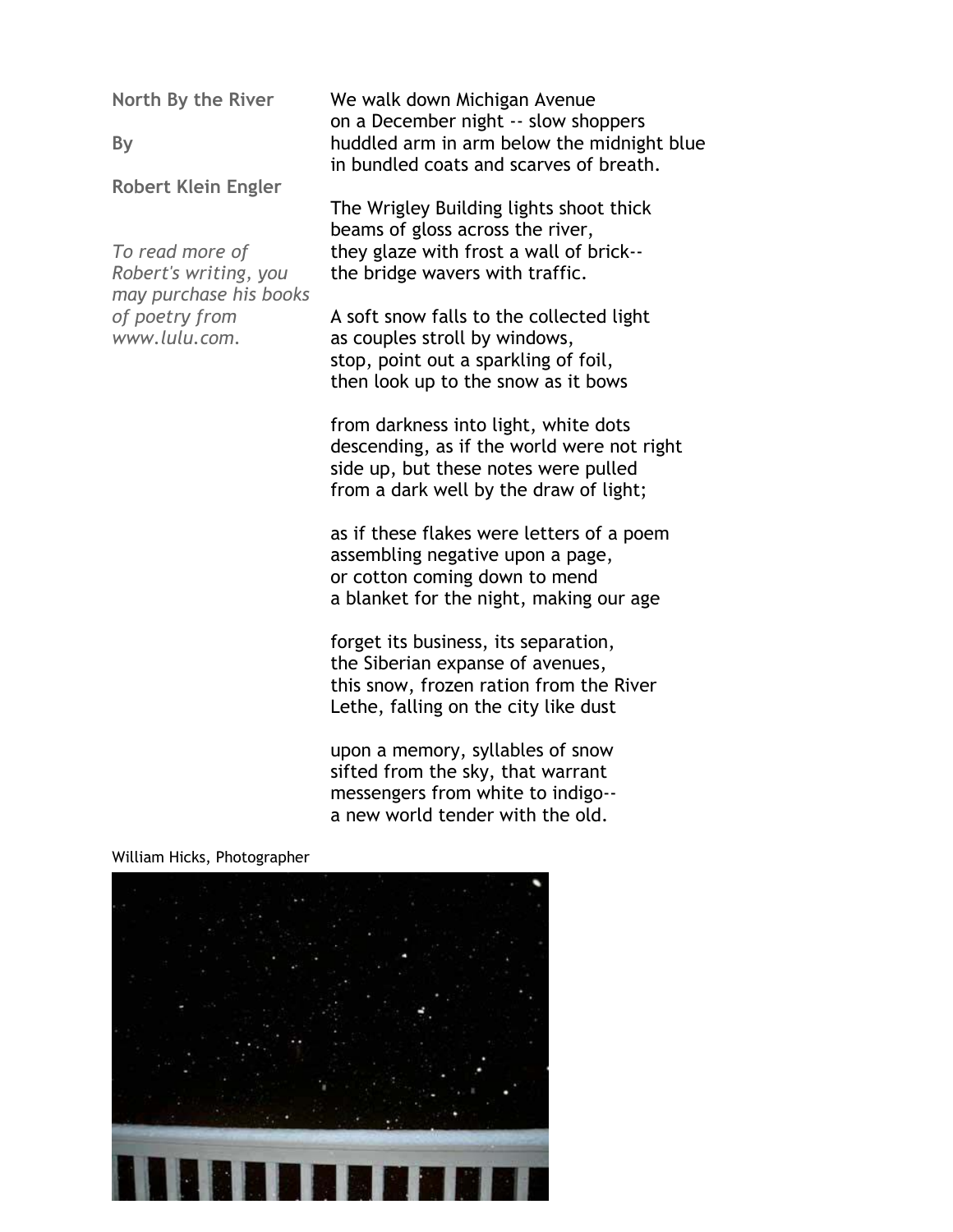**An Auger Of Words**

**By**

**Michael H. Brownstein**

You bundle your words into growls and pitch them against the scars of others. Aren't you the glad one able to build bonfires and lightning storms and one time a great tornado. It is no wonder plagues move away from you, history repeats itself.

Listen to how you walk, my child, words have nations behind them, a cruelty that comes of guns and roses. Listen to where you run, my child, words are warlords, thick walls spiked with soil, hard rocks and cavities.

You hold a mustard gas strength, a calcium storm. Someone will end the horror, remove the fracture, and, yes, child, your words will scamper like light in translucent clouds, like the butterfly awakening on the leaf, the wind still, its cocoon empty, every anger in voice someplace else.



Gail Goepfert, Photographer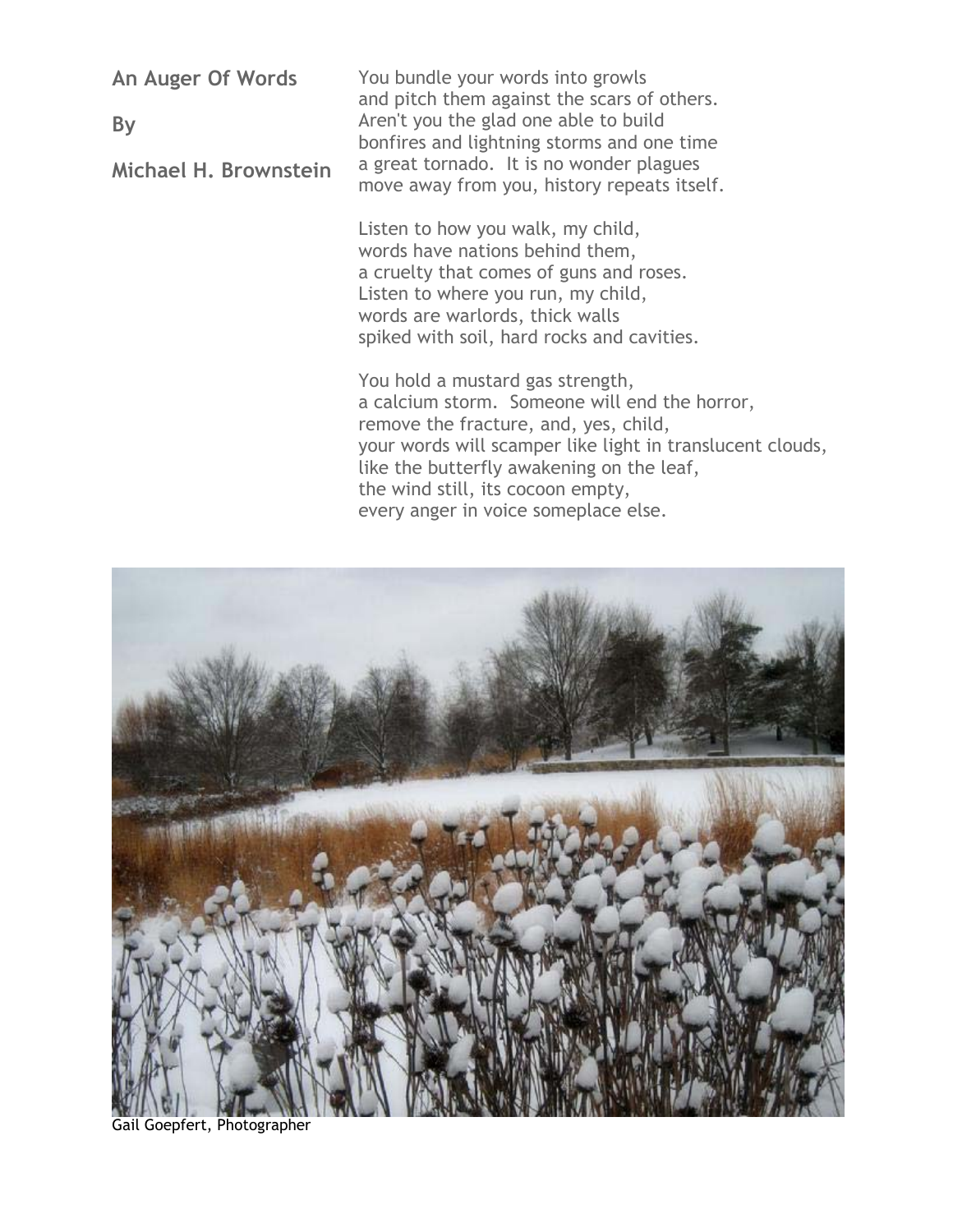**January 1st By William Vollrath** Quietly ensconced in warming comfort sunshine flooding through bright window panes Champagne bubbles still floating softly o'er pecan pie memories of gifts that had been Smiling cat dreams of snow-laden bushes welcomed refuge for bright crimson wings Frosted paintings on icy, cold windows crystal white lawns, sparkling as rings

> An ultimate gift blown to my doorstep by a silent and generous, crisp, winter wind Hope and fulfillment perfectly packaged New Year's great promise - past pains may now end



Gail Goepfert, Photographer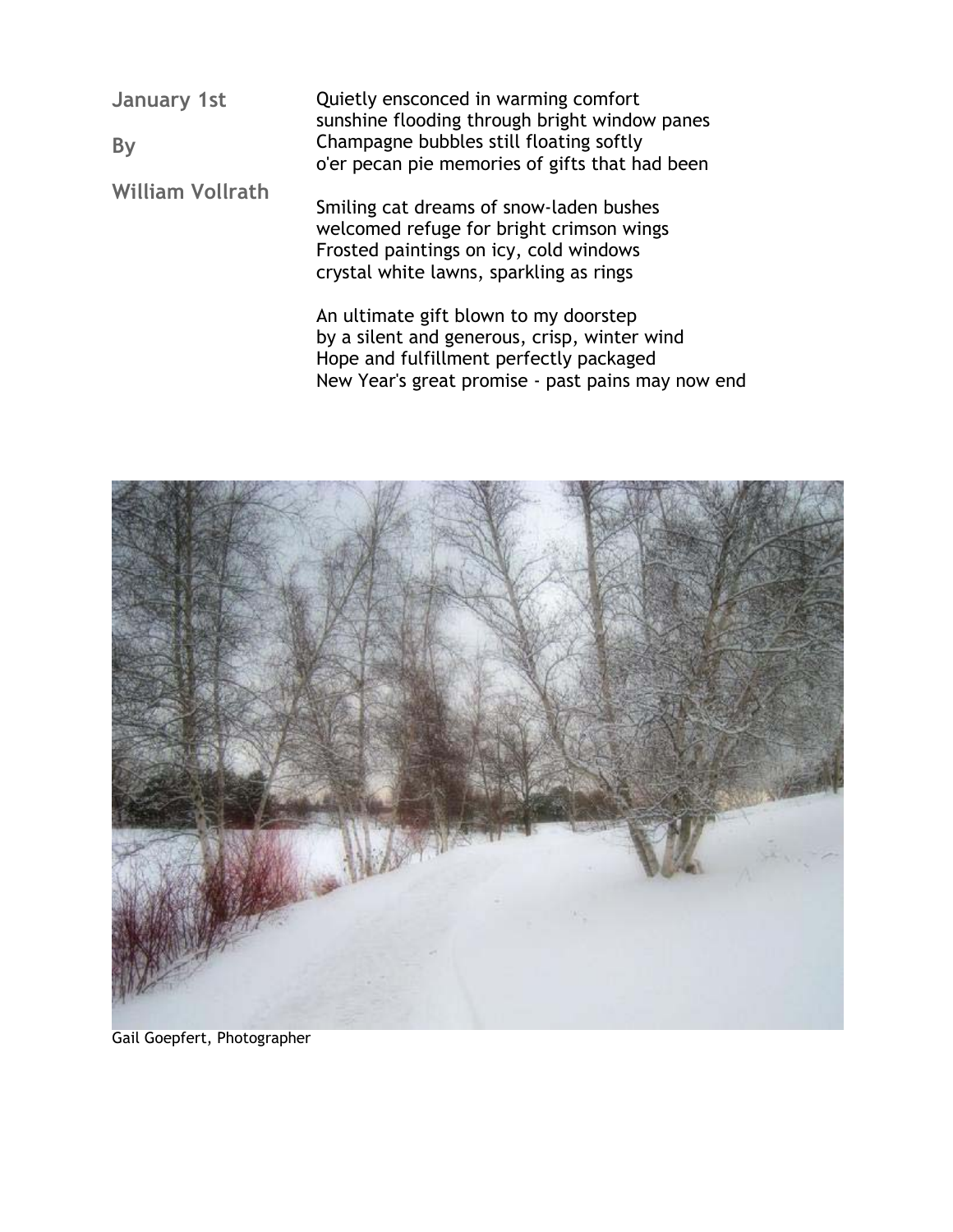**Brawls**

**By**

**Ron Daiss**



Cowboy Jim Lupe Would walk a mile Or talk his way from a fight. Hank Clay, Rocking R hand, Though his day began With his knuckle-head fists Until finally punched out good By a Lamar cowpoke, He had to reconsider Warpath glories.

So take - though somewhat of a misfit here - Of that old Western quote: "Ain't a hoss that can't be rode, Ain't a poke that can't be throw'd."

Jason Shimberg, Photographer

**Ode to Salt** 

**Written collectively by YAP Participants** 

*To find out more about YAP, visit www.youngadultprogram.org*

White as snow. Gift from the sea White like its friends, baking powder and baking soda.

Sprinkled on popcorn, transforms the taste - makes magic for movies. Gleaming on pretzels, crisp and delicious.

Good in small doses, though I crave more! Sodium chloride sings to me on my favorite foods.

Salt that I love, that I seek, invisible partner, best taking a minor role.